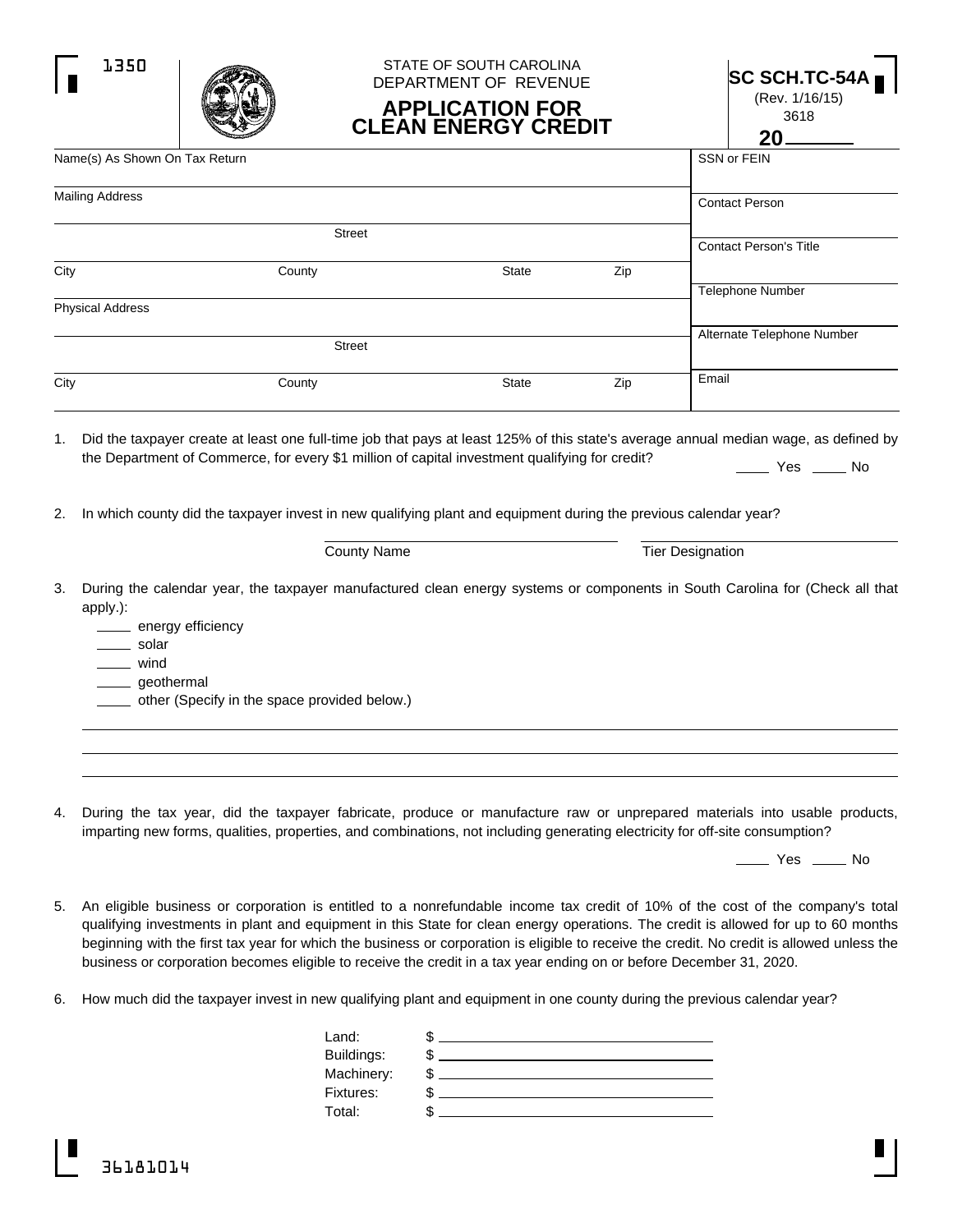7. Of the total above, these amounts were invested during the calendar year for qualifying property:

| Acquiring |   |  |
|-----------|---|--|
| Leasing   |   |  |
| Improving | w |  |
| Total     |   |  |

8. Of the total above, these investments were made during the year with respect to electricity from clean energy sources:

| Generation          | \$ |
|---------------------|----|
| Storage             | \$ |
| Testing             | \$ |
| R&D                 |    |
| Transmission        | \$ |
| <b>Distribution</b> | \$ |
| Total               |    |

For the questions above, attach documentation such as invoices, paid receipts, and spreadsheets. Be as specific as possible and attach additional pages if necessary. The S.C. Department of Revenue and S.C. Energy Office maintain the right to schedule a site visit prior to approval.

I declare that the information included in this credit application is true, correct, and complete, to the best of my knowledge and belief.

Date **Signature of Taxpayer** 

Printed Name of Taxpayer or Officer

Title, If Applicable

**Apply through one of the following methods:**

- **1) Email a scanned PDF of TC-54A to taxtech@sctax.org 2) Express Mail: SC Department of Revenue Research and Forms Development 300A Outlet Pointe Blvd Columbia, SC 29210**
	- **3) Regular Mail: SC Department of Revenue Research and Forms Development Columbia, SC 29214-0019**

## **INSTRUCTIONS**

## **Requirement to apply to the Department of Revenue for credit**

For tax years beginning after 2013, each taxpayer must submit a **TC-54A Application for Clean Energy Credit** to the Department of Revenue **by January 31** for qualifying expenses incurred in the previous calendar year. By March 1, the Department of Revenue will notify the taxpayer whether the submitted expenditures qualify for credit and indicate the amount of credit allocated to the taxpayer. The taxpayer may claim the credit for the tax year that includes December 31st of the previous calendar year.

## **General instructions**

The General Assembly has enacted the "South Carolina Clean Energy Tax Incentive Program" to encourage business investment that will produce high quality employment opportunities and enhance the State's position as a center for production and use of clean energy products. The Program provides tax incentives to companies in the solar, wind, geothermal and other clean energy industries that are expanding or locating in South Carolina.

An eligible business or corporation is entitled to a nonrefundable income tax credit of 10% of the cost of the company's total qualifying investments in plant and equipment in this State for clean energy operations. The credit is allowed for up to 60 months beginning with the first tax year for which the business or corporation is eligible to receive the credit. No credit is allowed unless the business or corporation becomes eligible to receive the credit in a tax year ending on or before December 31, 2020.

To be eligible for the credit, the business or corporation must:

**(1)** manufacture clean energy systems or components in South Carolina for solar, wind, geothermal or other clean energy uses;